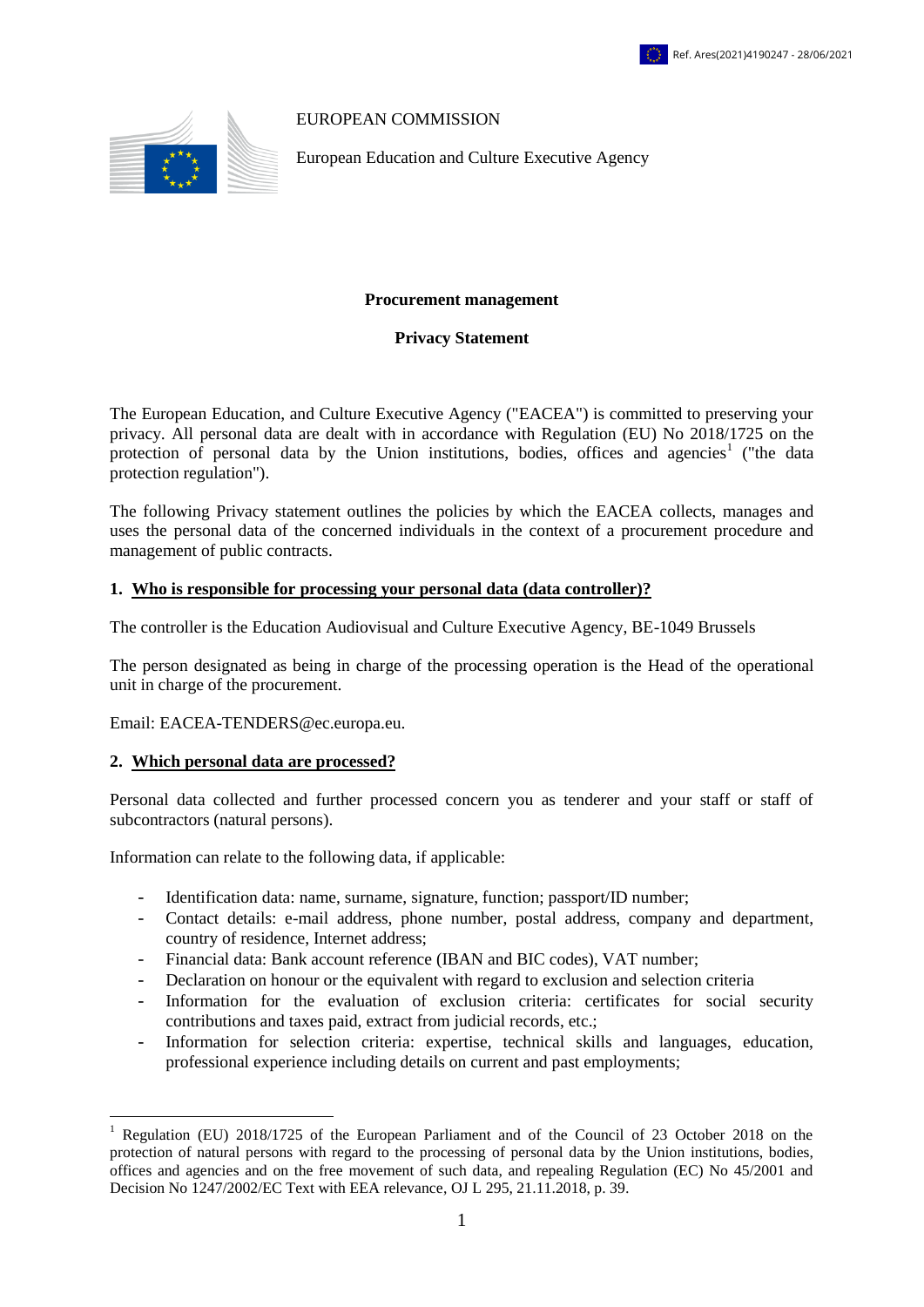- System related data: European Commission Authentication Service (EU Login) login name and password (only stored in EU Login), security data/log files (for audit trails).
- Health-related data is normally not processed but might be collected in isolated cases and treated with appropriate confidentiality.

# **3. For which purpose do we process your data?**

The purpose(s) of this processing is to purchase works, supplies and services by the Agency through the selection of a contractor and management of the contract including payments in the respect of the applicable rules, especially the Financial Regulation. Upon reception of your tender your personal data are collected and further processed for managing award procedures for procurement, and managing the execution of contracts, by the Agency services or its contractors, including follow-up, related communication on similar topics or opportunities and monitoring of the related EU programmes. Personal data can also be processed for the purpose of control, check, audits, and litigation.

# **4. Where the data is collected from?**

Personal data is collected directly from the data subjects themselves. Sometimes, personal data is collected from another person who is not the data subjects: e.g. contact person submitting a tender or a report containing personal data of other persons.

# **5. Who has access to your personal data and to whom is it disclosed?**

For the purposes detailed above, access to your personal data is given to the following authorised staff, based on the "need-to-know" principle:

- authorised staff of the Agency or other European Commission services, EU institutions, bodies and agencies, Members of the Evaluation Committee, as well as authorised external experts and contractors staff who work on behalf of the Agency or other EU Institutions for the purposes specified under section 3 above, in particular managing award procedures for procurement, and managing the execution of contracts, in all their various stages (publication, evaluation, contract execution, checks, reviews, ex-post controls);
- Public authorities, in the frame of a particular inquiry in accordance with Union and Member State law, namely: bodies charged with a monitoring, control, audit or inspection task in application of European Union law (in particular European Commission, internal audits, court of auditors, the Financial Irregularities Panel and Exclusion Panel referred to in the EU Financial Regulation, European Data Protection supervisor, European Public Prosecutor's Office, European Ombudsman, European Anti-fraud Office–OLAF). In case of dispute: EU Court of Justice or a national judge as well as the lawyers and the agents of the parties in case of a legal procedure.
- the public: in case you are awarded a contract by the Agency, your personal data will be made public, in accordance with the obligation to publish information on the outcome of the procurement procedure and on the beneficiaries of funds deriving from the Union's budget  $(A$ rticles 38 $(2)$ , 163 and 189 $(2)$  of the EU Financial Regulation). The information will concern in particular your name and address, the amount awarded and the name of the project or programme for which you are awarded a contract. It will be published on the relevant website of the Commission (see the Financial Transparency System of the European Commission: [https://ec.europa.eu/budget/fts/index\\_en.htm\)](https://ec.europa.eu/budget/fts/index_en.htm) and/or of the Agency.

In principle, personal data will not be transferred to third countries or international organisations, unless a transfer is duly justified by the provisions of the call for tender or related procurement procedure in exceptional cases and subject to adequacy decision, adequate organisational and technical safeguards, or the use of a derogation, in compliance with Chapter 5 of Regulation 2018/1725.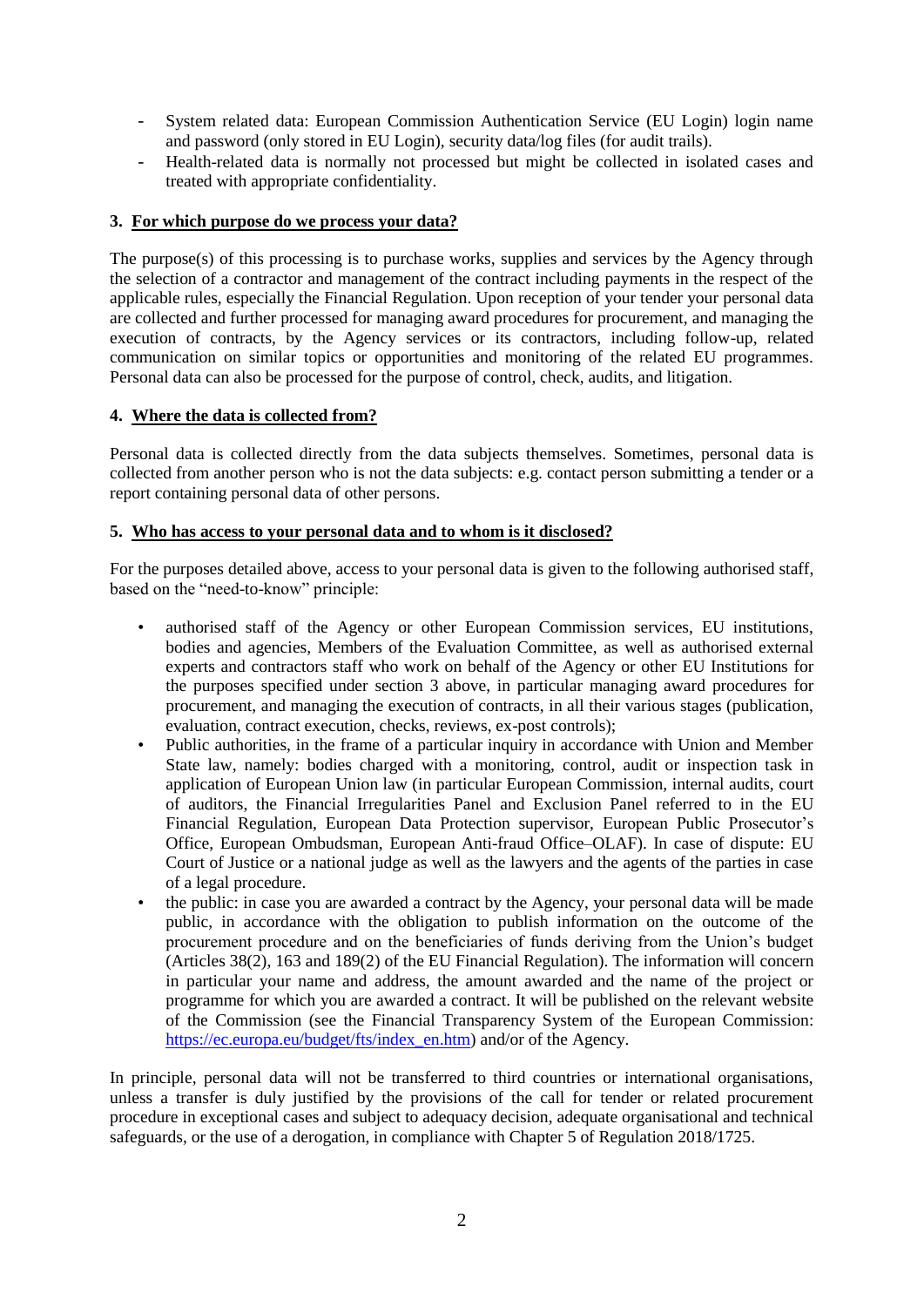## **6. How long do we keep your personal data?**

Data of unsuccessful tenderers or candidates are kept only up to 5 years following the closure of the procedure.

Extract from judicial records are kept up to 2 years after closure of the procedure.

For successful candidate / tenderer who has signed a legal commitment (a contract), personal data is retained for 10 years following the last financial / accounting operation (e.g. payment or recovery order) under the legal commitment

Until the end of a possible monitoring, audit on inspection task in application of European law (e.g. internal audits, the Financial Irregularities Panel referred to in Article 93 of the Financial Regulation, the Exclusion Panel referred to in Article 143 of the Financial Regulation, European Anti-fraud Office–OLAF), or dispute.

Furthermore, we may keep information identifying you for a longer period for historical, statistical or scientific purposes with the appropriate safeguards in place. In particular, after the period mentioned above has elapsed, the files containing personal data can be sampled to be sent to the Commission's Historical Archives for further conservation.

### **7. What are your rights concerning your personal data and how can you exercise them?**

Under the provisions of the data protection regulation, you have the right to:

- Request to access the personal data EACEA holds about you;
- Request a rectification of your personal data where necessary;
- Request the erasure of your personal data;
- Request the restriction of the processing of your personal data;
- Request to receive or to have your data transferred to another organization in commonly used machine readable standard format (data portability).

Your request to exercise the above rights will be dealt with without undue delay and within one month.

As this processing of your personal data is based on point of Article 5(1)(a) of the data protection regulation, please note that you have the right to object to processing of your personal data on grounds relating to your particular situation under the provisions of Article 23 of the data protection regulation.

Special attention is drawn to the consequences of a request for deletion, as this may lead to an alteration of the terms of the tender and lead to rejection.

You should be informed that by virtue of Article 25 of the data protection regulation and of the Internal Rules laid down under its restriction Decision published in the Official Journal [EUR-Lex -](https://eur-lex.europa.eu/legal-content/EN/TXT/?uri=CELEX%3A32021Q0317%2801%29) 32021Q0317(01) - EN - [EUR-Lex \(europa.eu\),](https://eur-lex.europa.eu/legal-content/EN/TXT/?uri=CELEX%3A32021Q0317%2801%29) one or several of these rights may be restricted for a temporary period of time inter alia on the grounds of prevention, investigation, detection and prosecution of criminal offences [or other ground].

Any such restriction will be limited in time, proportionate and respect the essence of the abovementioned rights. It will be lifted as soon as the circumstances justifying the restriction are no longer applicable. You will receive a more specific data protection notice when this period has passed.

As a general rule you will be informed on the principal reasons for a restriction unless this information would cancel the effect of the restriction as such.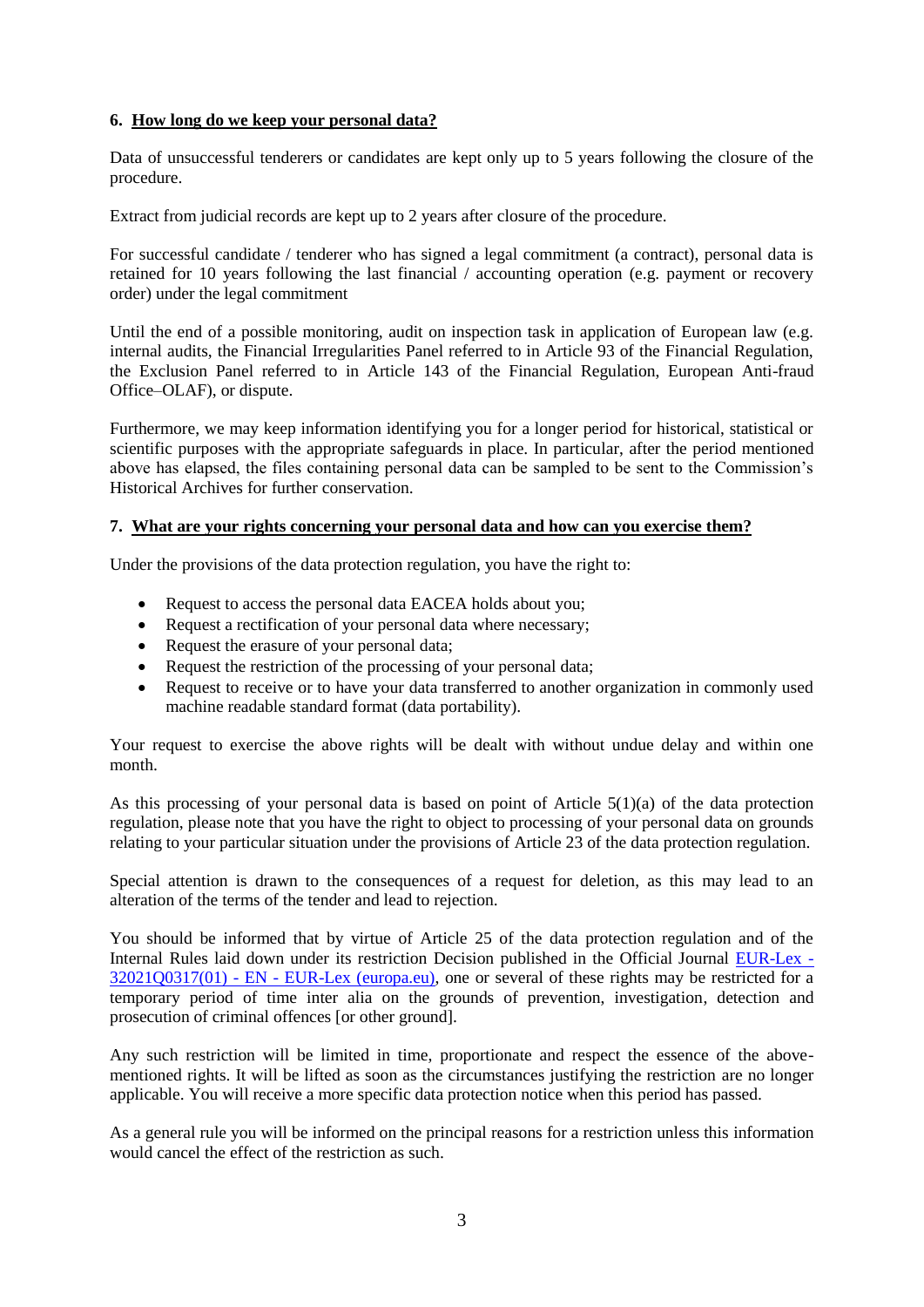You have the right to make a complaint to the EDPS concerning the scope of the restriction.

## **8. Your right to have recourse in case of conflict on any personal data issue**

In case of conflict on any personal data protection issue you can address yourself to the Controller at the above mentioned address and functional mailbox.

You can also contact the Data Protection Officer of EACEA at the following email address: [eacea](mailto:eacea-data-protection@ec.europa.eu)[data-protection@ec.europa.eu.](mailto:eacea-data-protection@ec.europa.eu)

You may lodge a complaint with the European Data Protection Supervisor at any time: http:/[/www.edps.europa.eu.](http://www.edps.europa.eu/)

# **9. On which legal basis are we processing your personal data?**

The legal bases for the processing operations of personal data are based on:

- Article  $5(1)(a)$  of Regulation (EU) 2018/1725 as the processing is necessary for the performance of a task carried out in the public interest EACEA is entrusted with and in particular Articles 160 to 179 (procurement procedures) of the EU Financial Regulation<sup>2</sup>;
- Article 5(1)(b) of Regulation (EU) 2018/1725 as the processing is necessary to comply with a legal obligation to which the controller is subject;
- Article 5(1)(c) of Regulation (EU) 2018/1725 as the processing is necessary for the performance of a contract to which you as data subject are party or in order to take steps at your request prior to entering into a contract;

The provision of most of the personal data listed above is a statutory or contractual requirement (see technical specifications), necessary to enter into a contract. Failure to submit such data can lead to the rejection of the tender by the contracting authority, which will not be in a position to assess the tender against the applicable criteria and legal requirements, or to a breach of contract by the contractor.

Under Article  $5(1)(a)$ , the applicable legal basis are:.

<u>.</u>

- Regulation (EU, Euratom) 2018/1046 of the European Parliament and of the Council of 18 July 2018 on the financial rules applicable to the general budget of the Union, amending Regulations (EU) No 1296/2013, (EU) No 1301/2013, (EU) No 1303/2013, (EU) No 1304/2013, (EU) No 1309/2013, (EU) No 1316/2013, (EU) No 223/2014, (EU) No 283/2014, and Decision No 541/2014/EU and repealing Regulation (EU, Euratom) No 966/2012
- Commission Implementing Decision (EU) 2021/173 of 12 February 2021 establishing the European Climate, Infrastructure and Environment Executive Agency, the European Health and Digital Executive Agency, the European Research Executive Agency, the European Innovation Council and SMEs Executive Agency, the European Research Council Executive Agency, and the European Education and Culture Executive Agency and repealing Implementing Decisions 2013/801/EU, 2013/771/EU, 2013/778/EU, 2013/779/EU, 2013/776/EU and 2013/770/EU.
- Commission Decision  $C(2021)951$  and its annexes delegating powers to EACEA for the management of programmes in the MFF 2021-2027.

<sup>&</sup>lt;sup>2</sup> Regulation (EU, Euratom) 2018/1046 of the European Parliament and of the Council of 18 July 2018 on the financial rules applicable to the general budget of the Union, amending Regulations (EU) No 1296/2013, (EU) No 1301/2013, (EU) No 1303/2013, (EU) No 1304/2013, (EU) No 1309/2013, (EU) No 1316/2013, (EU) No 223/2014, (EU) No 283/2014, and Decision No 541/2014/EU and repealing Regulation (EU, Euratom) No 966/2012 (OJ L 193/1 of 30.07.2018).